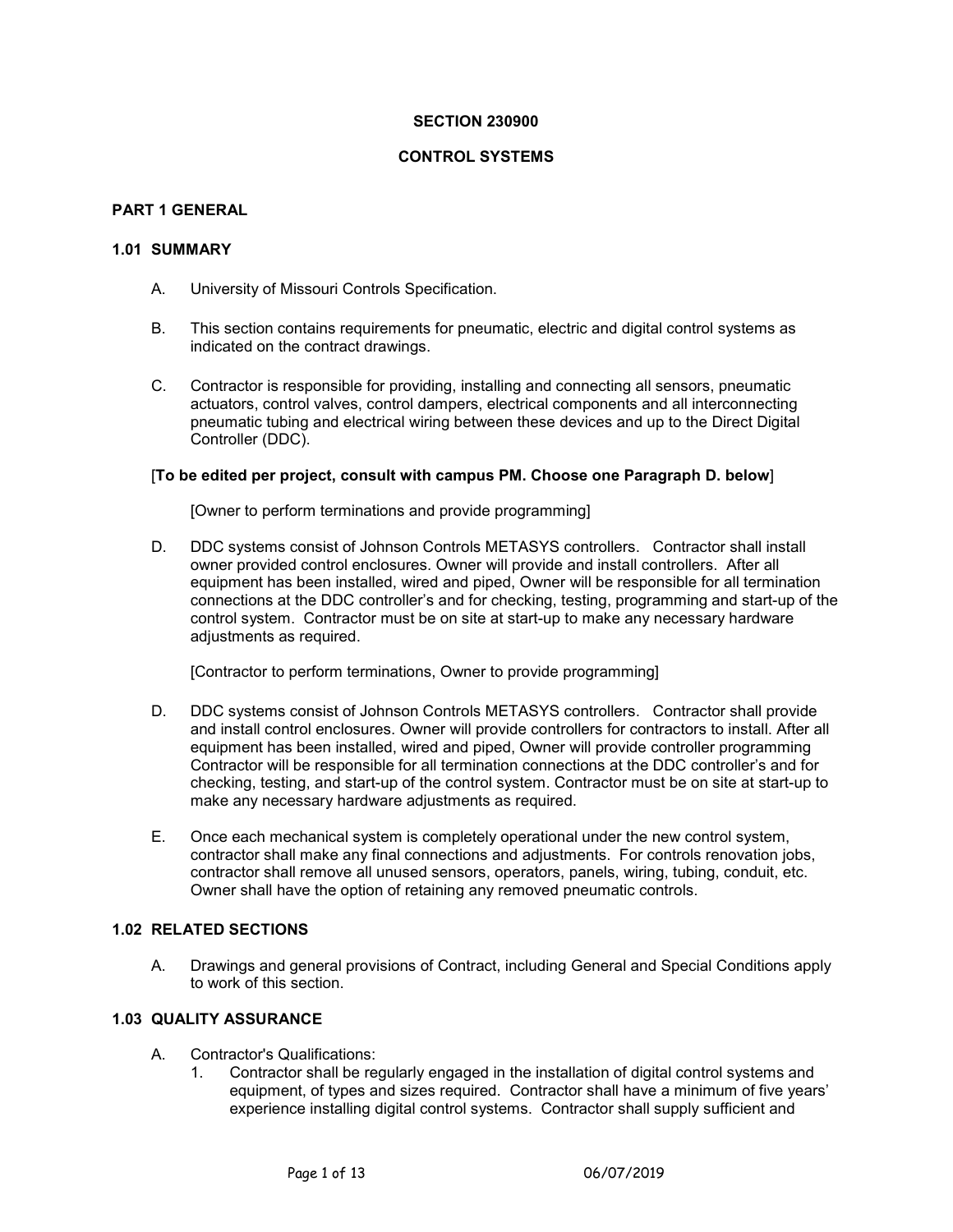competent supervision and personnel throughout the project in accordance with General Condition's section 3.4.1 and 3.4.4.

- B. Codes and Standards:
	- 1. Electrical Standards: Provide electrical components of control systems which have been UL-listed and labeled, and comply with NEMA standards.
	- 2. NEMA Compliance: Comply with NEMA standards pertaining to components and devices for control systems.
	- 3. NFPA Compliance: Comply with NFPA 90A "Standard for the Installation of Air Conditioning and Ventilating Systems" where applicable to controls and control sequences.
	- 4. NFPA Compliance: Comply with NFPA 70 "National Electric Code."

### **1.04 SUBMITTALS**

- A. Shop Drawings: Submit shop drawings for each control system, containing the following information:
- B. Product data for each damper, valve, and control device.
- C. Schematic flow diagrams of system showing fans, pumps, coils, dampers, valves, and control devices.
- D. Label each control device with setting or adjustable range of control.
- E. Indicate all required electrical wiring. Clearly differentiate between portions of wiring that are factory-installed and portions to be field-installed.
- F. Provide details of faces on control panels, including controls, instruments, and labeling.
- G. Include written description of sequence of operation.
- H. Provide wiring diagrams of contractor provided interface and I/O panels.
- I. Provide field routing of proposed network bus diagram listing all devices on bus.

### **PART 2 PRODUCTS**

### **2.01 MATERIALS AND EQUIPMENT**

- A. Air Piping:
	- 1. Copper Tubing: Seamless copper tubing, Type M or L, ASTM B 88; wrought-copper solder-joint fittings, ANSI B16.22; except brass compression-type fittings at connections to equipment.
	- 2. Flex Tubing: Virgin Polyethylene non-metallic tubing, ASTM D 2737, with flameretardant harness for multiple tubing. Use compression or push-on polyethylene fittings. Tubing used above suspended ceilings to be plenum rated per NFPA 90A. See section 3.1.b for locations where flex tubing can be used.
	- 3. Copper to polyethylene connections shall be compression barbed fittings or solder barbed fittings.
- B. Conduit and Raceway:
	- 1. Electrical Metallic Tubing: EMT and fittings shall conform to ANSI C80.3.
	- 2. Surface Metal Raceway and Fittings: Wiremold 500, Ivory, or approved equal.
	- 3. Flexible Metal Conduit: Indoors, per National Electric Code for connection to moving or vibrating equipment.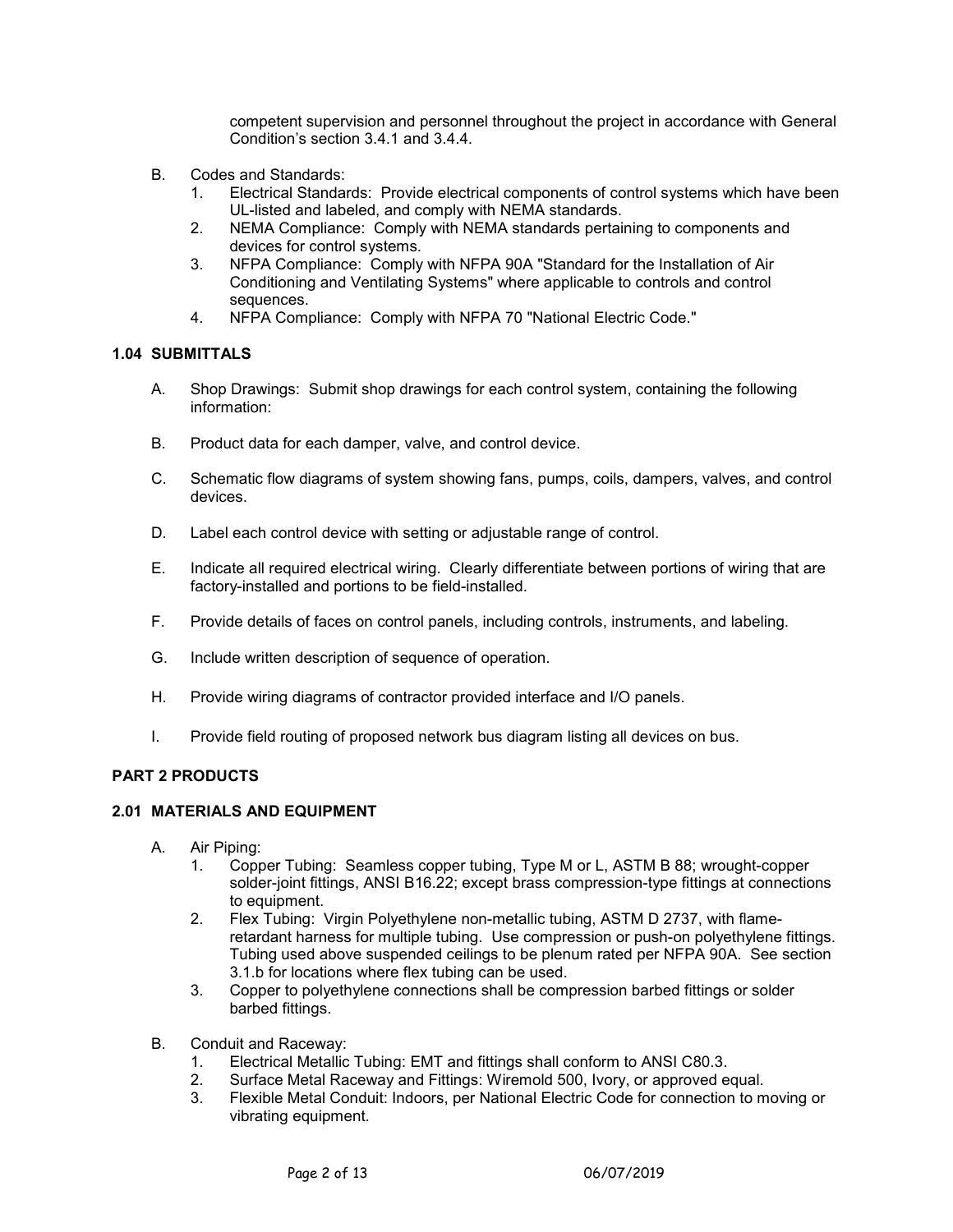- 4. Liquidtight Flexible Conduit: Outdoors, per National Electric Code for connection to moving or vibrating equipment.
- C. Control Valves: Provide factory fabricated pneumatic or electric control valves of type, body material, and pressure class as indicated on the drawings. Butterfly style control valves are not acceptable except for two position applications. Equip control valves with heavy-duty actuators, with proper shutoff rating for each individual application.
	- 1. Steam and Hot Water<br>a) Manufacturer: Do
		- a) Manufacturer: Do not allow KMC valves and actuators.
		- Water Service Valves: Equal percentage characteristics.
		- c) Steam Service Valves: Equal percentage characteristics.
		- d) Single Seated Valves: Cage type trim, providing seating and guiding surfaces for plug on "top and bottom" guided plugs.
		- e) Valve Trim and Stems: Polished stainless steel.
		- f) Packing: Spring-loaded Teflon, self-adjusting.
		- g) Control valves should have a minimum 100 psi close-off rating for chilled water applications.
	- 2. Hydronic Chilled Water and Heating Water
		- a) [**To be edited per project, consult with University's PM**] At minimum, hydronic control valves shall be pressure independent. High performing energy monitoring control valves may be considered depending on the project. The flow through the valve shall not vary more than +/- 5% due to system pressure fluctuations across the valve in the selected operating range. The control valve shall accurately control the flow from 1 to 100% full rated flow.
		- b) The valve bodies shall be of cast iron, steel or bronze and rated for 150 PSI working pressure. All internal parts shall be stainless steel, steel, Teflon, brass, or bonze.
		- c) DeltaP Valves manufactured by Flow Control Industries, Belimo, Danfoss Series, or approved equal.
		- d) The valves shall have pressure taps across the valve for measuring the pressure drop across the valve. The pressure taps shall have ½-inch extensions for accessibility.
		- e) Control valves shall be installed with unions or flanges as necessary for easy removal and replacement.
		- f) Valve Tag shall include the model number, AHU being served, design flow, and maximum flow for that valve.
		- g) The control valves shall be delivered preset to the scheduled design flow and should be capable of reaching 110% of the design flow to allow for field adjustment for capacity changes.
- D. Control Dampers: Ruskin CD-50 or approved equal.
	- 1. Provide dampers with parallel blades for 2- position control.<br>2. Provide opposed blades for modulating control.
	- Provide opposed blades for modulating control.
	- 3. Dampers shall be low leakage design with blade and edge seals.
	- 4. Provide multiple sections and operators as required by opening size and sequence of operations, as indicated on the contract drawings.
- E. Electric Actuators: Johnson Controls, Bray, Belimo, TAC or approved equal. KMC actuators are not approved. Size electric actuators to operate their appropriate dampers or valves with sufficient reserve power to provide smooth modulating action or 2-position action as specified. If mixed air AHU has return air, exhaust air and outside air dampers that are not mechanically linked then static safety switch must be installed and wired to safety circuit. Spring return actuators should be provided on heat exchanger control valves or dampers or as specified on the drawings. Control signal shall be 0 to 10 VDC unless otherwise specified on drawings. Actuators with integral damper end switch are acceptable. For VAV reheat valves, actuators shall have a manual override capability to aid in system flushing, startup, and balancing.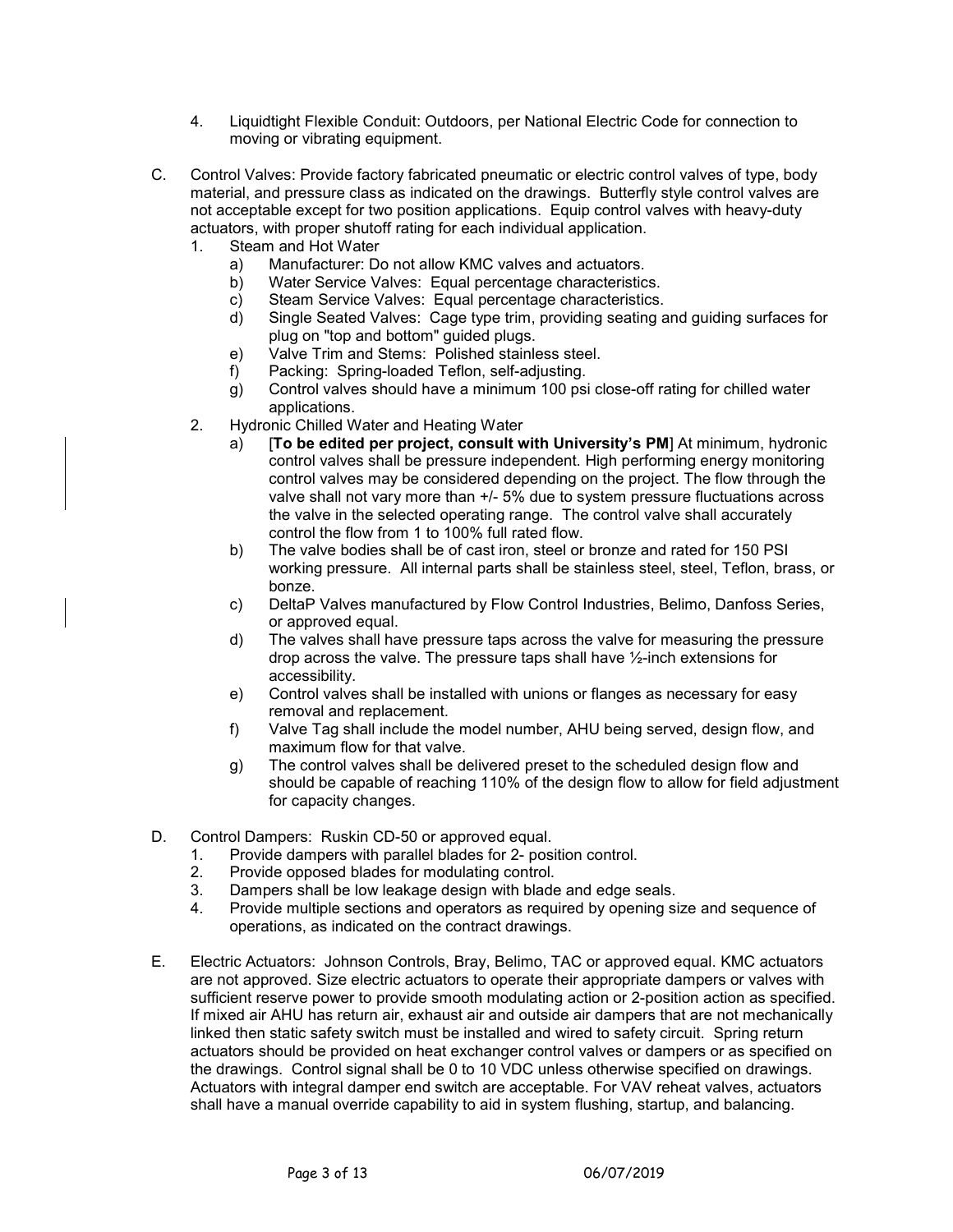- F. Air and Hot Water Electronic Temperature Sensors:
	- 1. All electronic temperature sensors shall be compatible with Johnson METASYS systems.
	- 2. Sensors shall be 1,000 ohm platinum, resistance temperature detectors (RTDs) with two wire connections. Duct mounted sensors shall be averaging type. Contractor may install probe type when field conditions prohibit averaging type, but must receive permission from Owner's Representative.
	- 3. Coordinate thermowell manufacturer with RTD manufacturer. Thermowells that are installed by the contractor, but are to have the RTD installed by owner, must be Johnson Controls Inc. series WZ-1000.
- G. Electronic Temperature Sensors and Transmitters:
	- 1. Chilled Water, Tower Water, Heating Hot Water, and Steam Temperature Sensors
		- a) General: The RTD/Temperature Transmitter/Thermowell assembly shall come as a complete assembly from a single manufacturer. The Assembly shall be suitable for use in the accurate measurement of Chilled/Tower/Hot Water and steam temperatures in a mechanical room environment.
		- b) Calibration: Each RTD must be match calibrated to the Transmitter via NIST traceable calibration standards. Results are to be programmed into the transmitter. Results are to be presented on report as after condition at the specified calibration points. Assembly shall not be approved for installation until Owner has received all factory calibration reports.
		- c) RTD:
			- (1) RTD type: 2-wire or 3-wire 100 ohm platinum class A
			- (2) Outside Diameter: 0.25 inch
			- $(3)$  Tolerance:  $+/-0.06\%$  Type A
			- (4) Stability:  $+/- 0.1 \%$  over one year.
			- (5) TCR: 0.00385 (ohm/ohm/oC).
			- (6) RTD shall be tip sensitive.
			- (7) Resistance vs. Temperature table for the RTD must be provided to the **Owner**
		- d) Transmitter:
			- (1) Transmitter shall be match calibrated to the RTD and assembled as a matched pair.
			- (2) Type: 2 wire (loop powered)
			- (3) Input: 2 or 3 wire 100 ohm platinum class A or class B RTD
			- (4) Output: Output shall be a 4-20 mA signal linear to temperature
			- (5) Calibrated Span:
				-
				- (a) Chilled Water:  $30 °F$  to 130 °F.<br>
				(b) Tower Water:  $30 °F$  to 130 °F. (b) Tower Water:
					-
				- (c) Hot Water:  $100 °F$  to 250 °F.<br>(d) Steam:  $150 °F$  to 450 °F 150 °F to 450 °F
			- (6) Calibration Accuracy, including total of all errors, of the Transmitter & RTD matched pair over the entire span shall be within +/- 0.2% of the calibrated span or  $+/-$  0.18 °F, whichever is greater.
			- (7) Supply Voltage: 24 VDC.
			- (8) Ambient Operating Temp.: 32 to 122 oF
			- (9) Epoxy potted for moisture resistance.
			- (10) Mounting: Transmitter shall be mounted in the RTD connection head.
		- e) Thermowell
			- (1) Thermowell shall be suitable for immersion in chilled/hot water and steam.<br>(2) Thermowell shall be reduced tip.
				- Thermowell shall be reduced tip.
				- (3) Thermowell shall be one piece stainless steel machined from solid bar stock.
				- $(4)$  Thermowell shall have 1/2" NPT process connection to pipe thred-o-let.
				- (5) Thermowell Insertion depth shall be  $\frac{1}{2}$  the inside pipe diameter but not to exceed 10".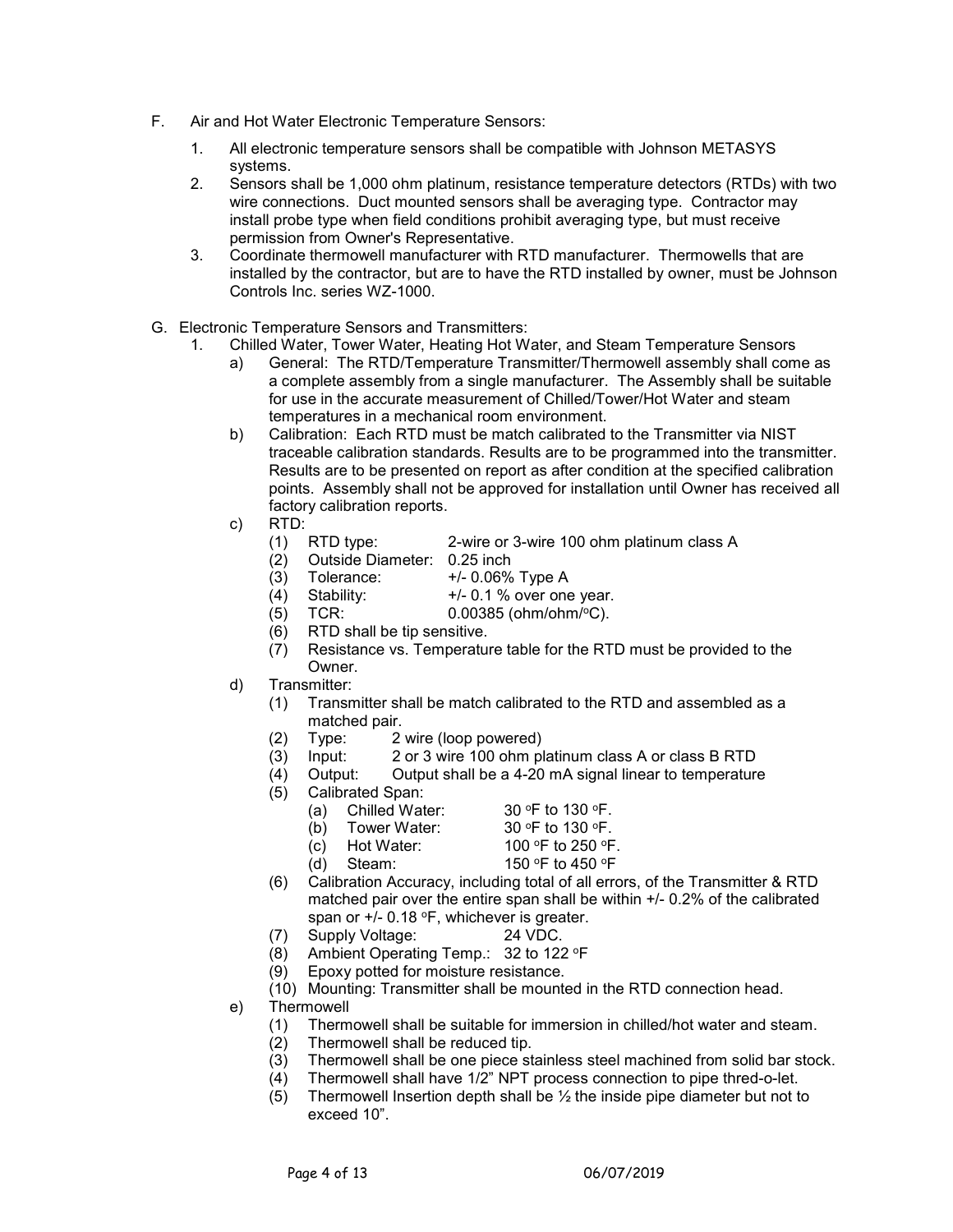- f) Assembly:
	- (1) Assembly configuration: Spring loaded RTD with thermowell-double ended hex-connection head.
	- (2) Connection head shall be cast aluminum with chain connecting cap to body, have 1/2" NPT process and 3/4" NPT conduit connections, and a sealing gasket between cap and body.
- g) RTD/Temperature Transmitter/Thermowell assembly shall be the following or approved equal:
	- (1) Manufacturer: Pyromation, Inc.
	- (2) Chilled Water: RAF185L-S4C[length code]08-SL-8HN31,TT440-385U-S(30- 130)F with calibration SMC(40,60)F
	- (3) Tower Water: RAF185L-S4C[length code]08-SL-8HN31,TT440-385U-S(5130)F with calibration SMC(55,85)F
	- (4) Hot Water: RAF185L-S4C[length code]08T2-SL-8HN31,TT440-385U-S(100- 250)F with calibration SMC(140,180)F
	- (5) Steam: RAT185H-S4C[length code]08T2-SL-8HN31,TT440-385U-S(150- 450)F with calibration SMC(300,350)F
- H. Occupant Override: Provide wall mounted occupant override button in locations shown on drawings.
- I. Low Limit Controllers: Provide unit-mounted low limit controllers, of rod-and-tube type, with an adjustable set point and a manual reset. Capillary shall be of adequate length to horizontally traverse face of cooling coil every 12". Multiple low limit controllers may be required for large coils. Controller shall have an extra set of contactors for connection to control panel for alarm status. Locate the thermostat case and bellows where the ambient temperature is always warmer than the set point.
	- 1. Freeze Stats: Johnson Controls model A70HA-1 or approved equal.
- J. Humidistats: Humidistats must be contamination resistant, capable of ±2% RH accuracy, have field adjustable calibration and provide a linear proportional signal.
	- 1. HD20K-T91 or equivalent.
- K. Humidity High Limit
	- 1. Multi-function device that can function as a high limit or proportional override humidity controller, as stand-alone proportional controller, or a stand-alone two-position controller.
		- a) Johnson Controls TRUERH HL-67N5-8N00P or approved equal.
- L. Carbon Dioxide Sensor:
	- 1. Wall Mount: ACI Model ESENSE-R.
	- 2. Duct Mount: ACI Model ESENSE-D.
- M. Fan/Pump Status: Status points for fan or pump motors with a VFD must be connected to the terminal strip of the VFD for status indication. Current switches: Current switches are required for fan and pump statuses that are not connected to a VFD. The switches must have an adjustable trip setpoint with LED indication and be capable of detecting broken belts or couplings. Units shall be powered by monitored line, UL listed and CE certified, and have a five year warranty.
	- 1. Kele, Hawkeye or approved equal.
- N. Relays Used for Fan and Pump Start/Stop: Must have LED indication and be mounted externally of starter enclosure or VFD.
	- 1. Kele, RIBU1C or approved equal.
- O. Power Supply Used to Provide Power to Contractor-Provided Control Devices: Shall have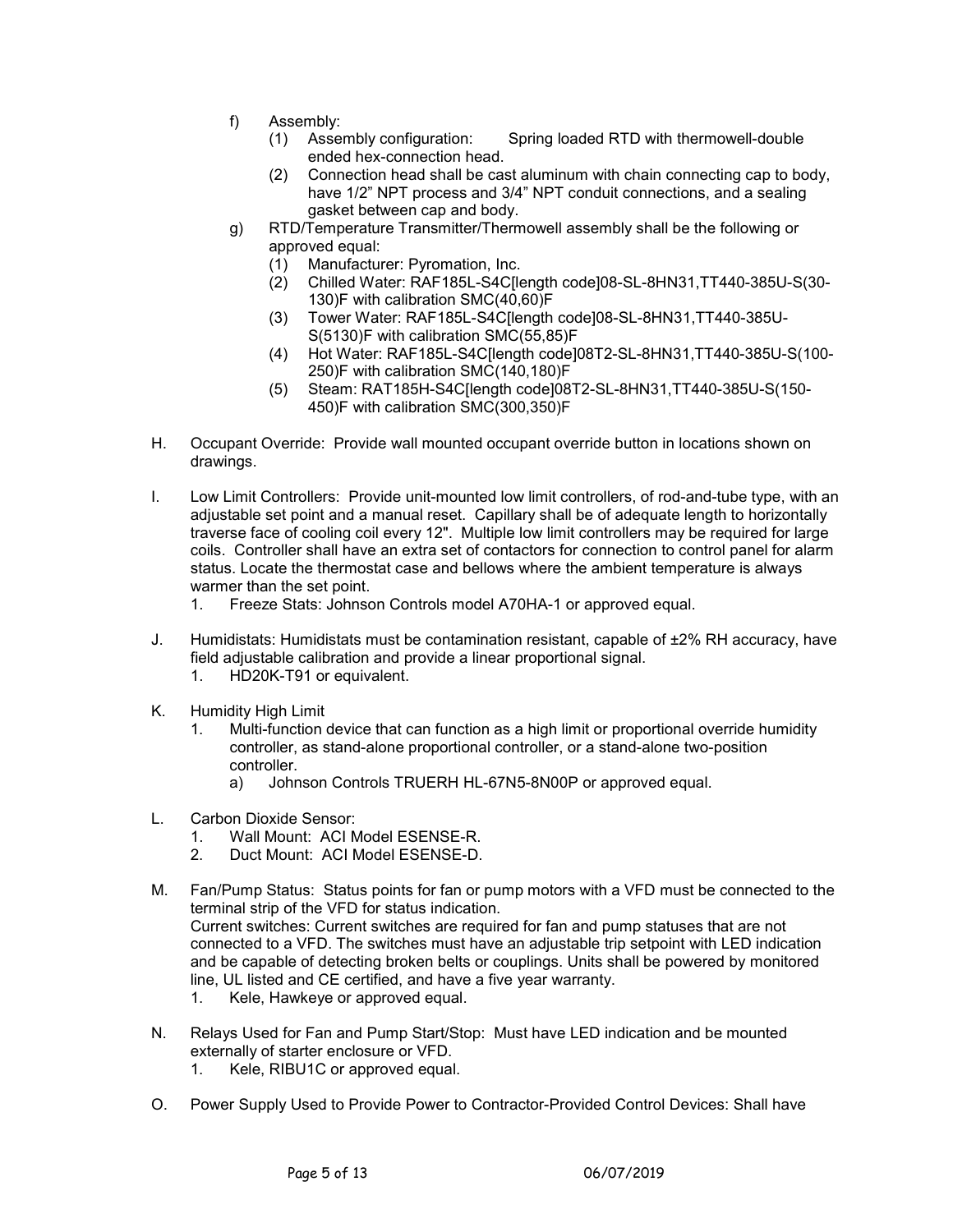adjustable DC output, screw terminals, overload protection and 24 VAC and 24 VDC output. 1. Kele, DCPA-1.2 or approved equal.

- P. Pressure Differential Switch:
	- 1. Fans: NECC model DP222 or approved equal.
- Q. Differential Pressure Transmitter: Provide units with linear analog 4-20mA output proportional to differential pressure, compatible with the Johnson METASYS Systems.
	- 1. Water: Units shall be wet/wet differential pressure capable of a bi-directional pressure range of +/- 50 psid. Accuracy shall be +/- 0.25% full scale with a compensated temperature range of 30 to 150 deg F and a maximum working pressure of 250 psig.
	- 2. Install transmitter in a pre-manufactured assembly with shut off valves, vent valves and a bypass valve.
		- a) Setra model 230 with Kele model 3-VLV, three valve manifold or approved equal.
	- 3. Air: Units shall be capable of measuring a differential pressure of 0 to 5 in. WC. Accuracy shall be +/- 1.0% full scale with a compensated temperature range of 40 to 149 deg F and a maximum working pressure of 250 psig.
		- a) Setra model 267, or approved equal.
		- b) Shall be installed in control panel and piped 2/3 down the duct unless shown otherwise or approved by owners representative.
- R. Building Static Pressure: Transducer shall utilize a ceramic capacitive sensing element to provide a stable linear output over the specified range of building static pressure. Transducer shall be housed in a wall-mounted enclosure with LCD display. Transducer shall have the following capabilities:
	- 1. Input Power: 24 VAC
	- 2. Output: 0-10 VDC
	- 3. Pressure Range: -0.25 to +0.25 inches w.g.
	- 4. Display: 3-1/2 digit LCD, displaying pressure in inches w.g.<br>5. Accuracy: +/- 1.0% combined linearity and hysteresis
	- Accuracy:  $+/- 1.0\%$  combined linearity and hysteresis
	- 6. Temperature effect: 0.05% / deg C
	- 7. Zero drift (1 year): 2.0% max
	- 8. Zero adjust: Push-button auto-zero and digital input
	- 9. Operating Environment: 0 to 140 deg F, 90% RH (non-condensing)
	- 10. Fittings: Brass barbs, 1/8" O.D.
	- 11. Enclosure: High-impact ABS plastic
	- 12. Outside Air Sensor Pickup Port: UV stabilized thermoplastic or aluminum "can" enclosure to shield outdoor pressure sensing tube from wind effects. BAPI ZPS-ACC10 rooftop mount, wall mount, or equivalent.
	- 13. Transducer shall be Veris Industries Model PXPLX01S, equivalent from Setra, or approved equal.
- S. High Static Pressure Limit Switch: Provide pressure high limit switch to open contact in fan circuit to shut down the supply fan when the inlet static pressure rises above the set point. Provide with an adjustable set point, a manual reset button, 2 SPST (normally closed) contacts, and ¼" compression fittings.
	- 1. Kele model AFS-460-DDS, or approved equal.

# T. AIRFLOW/TEMPERATURE MEASUREMENT DEVICES

- 1. Provide airflow/temperature measurement devices where indicated on the plans. Fan inlet measurement devices shall not be substituted for duct or plenum measurement devices indicated on the plans.
- 2. The measurement device shall consist of one or more sensor probe assemblies and a single, remotely mounted, microprocessor-based transmitter. Each sensor probe assembly shall contain one or more independently wired sensor housings. The airflow and temperature readings calculated for each sensor housing shall be equally weighted and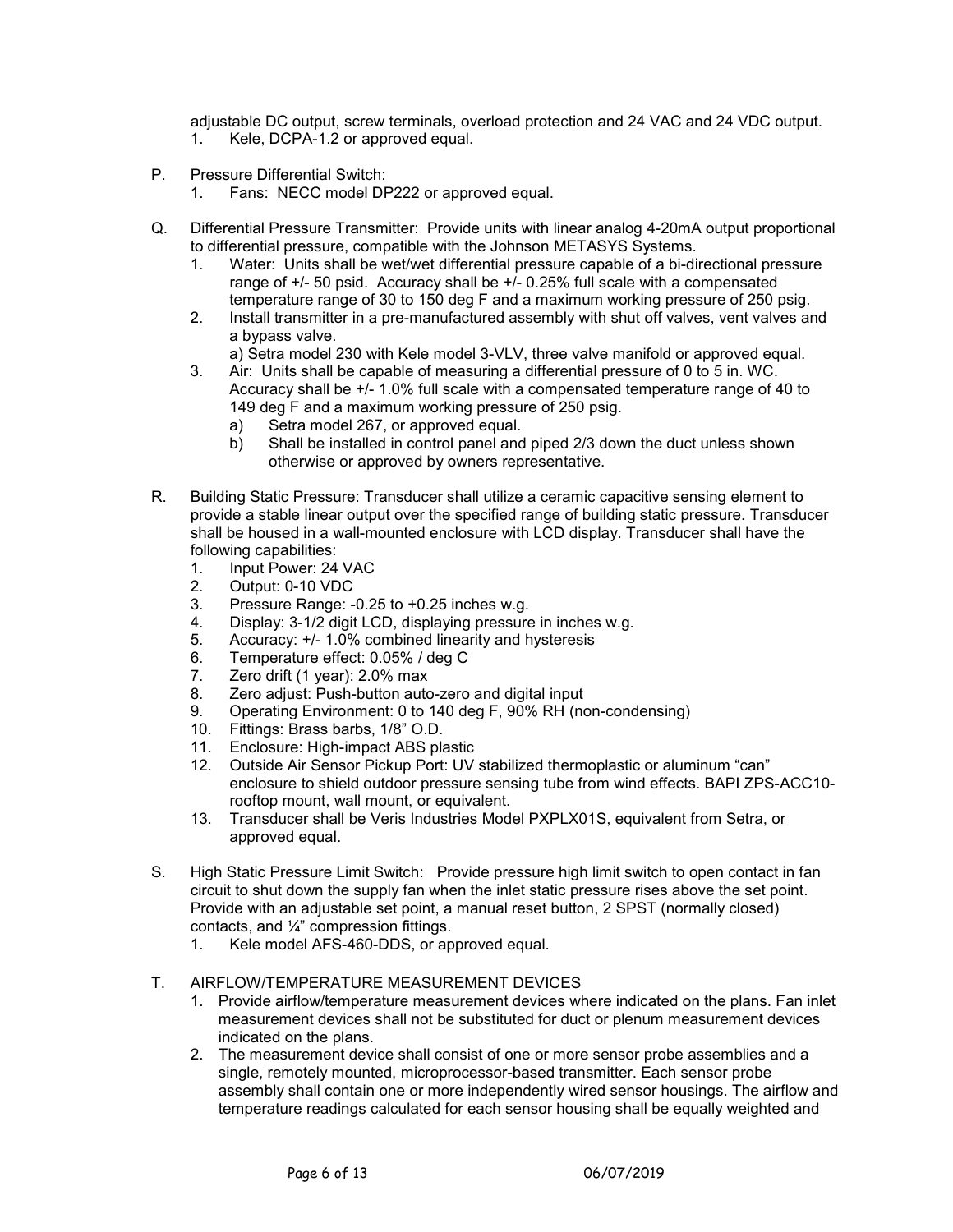averaged by the transmitter prior to output. Pitot tubes and arrays are not acceptable. Vortex shedding flow meters are not acceptable.

- 3. All Sensor Probe Assemblies
	- a) Each sensor housing shall be manufactured of a U.L. listed engineered thermoplastic.
	- b) Each sensor housing shall utilize two hermetically sealed, bead-in-glass thermistor probes to determine airflow rate and ambient temperature. Devices that use "chip" or diode case type thermistors are unacceptable. Devices that do not have 2 thermistors in each sensor housing are not acceptable.
	- c) Each sensor housing shall be calibrated at a minimum of 16 airflow rates and have an accuracy of +/-2% of reading over the entire operating airflow range. Each sensor housing shall be calibrated to standards that are traceable to the National Institute of Standards and Technology (NIST).
		- (1) Devices whose accuracy is the combined accuracy of the transmitter and sensor probes must demonstrate that the total accuracy meets the performance requirements of this specification throughout the measurement range.
	- d) The operating temperature range for the sensor probe assembly shall be -20° F to 160 F. The operating humidity range for the sensor probe assembly shall be 0- 99% RH (non-condensing).
	- e) Each temperature sensor shall be calibrated at a minimum of 3 temperatures and have an accuracy of  $+/-0.15^{\circ}$  F over the entire operating temperature range. Each temperature sensor shall be calibrated to standards that are traceable to the National Institute of Standards and Technology (NIST).
	- f) Each sensor probe assembly shall have an integral, U.L. listed, plenum rated cable and terminal plug for connection to the remotely mounted transmitter. All terminal plug interconnecting pins shall be gold plated.
	- g) Each sensor assembly shall not require matching to the transmitter in the field.
	- h) A single manufacturer shall provide both the airflow/temperature measuring probe(s) and transmitter at a given measurement location.
- 4. Duct and Plenum Sensor Probe Assemblies
	- a) Sensor housings shall be mounted in an extruded, gold anodized, 6063 aluminum tube probe assembly. Thermistor probes shall be mounted in sensor housings using a waterproof marine grade epoxy resin. All wires within the aluminum tube shall be Kynar coated.
	- b) The number of sensor housings provided for each location shall be as follows:
		- (1) Area (sq.ft.) Sensors
			- $\langle 2 \rangle$  4  $2 to < 4$  6  $4$  to  $\leq 8$ <br>8 to  $\leq 16$  12
			- $8$  to  $< 16$
			- $> = 16$  16
	- c) Probe assembly mounting brackets shall be constructed of 304 stainless steel. Probe assemblies shall be mounted using one of the following options:
		- (1) Insertion mounted through the side or top of the duct.
		- (2) Internally mounted inside the duct or plenum.
		- (3) Standoff mounted inside the plenum.
	- d) The operating airflow range shall be 0 to 5,000 FPM unless otherwise indicated on the plans.
- 5. Fan Inlet Sensor Probe Assemblies
	- a) Sensor housings shall be mounted on 304 stainless steel blocks.
	- b) Mounting rods shall be field adjustable to fit the fan inlet and constructed of nickel plated steel.
	- c) Mounting feet shall be constructed of 304 stainless steel.
	- d) The operating airflow range shall be 0 to 10,000 FPM unless otherwise indicated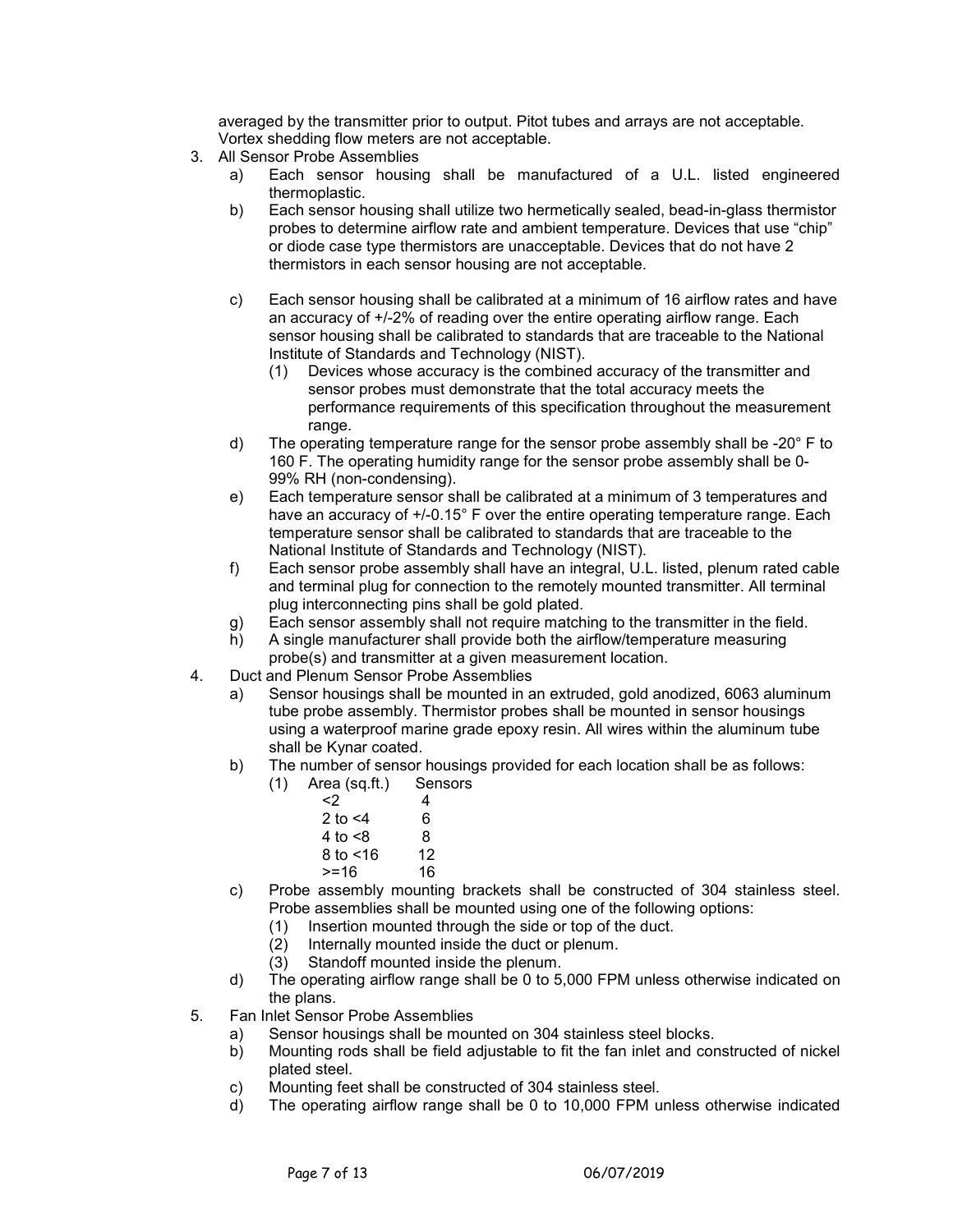on the plans.

- 6. Transmitters
	- a) The transmitter shall have a 16 character alpha-numeric display capable of displaying airflow, temperature, system status, configuration settings and diagnostics. Configuration settings and diagnostics shall be accessed through a pushbutton interface on the main circuit board. Airflow shall be field configurable to be displayed as a velocity or a volumetric rate.
	- b) The transmitter shall be capable of independently monitoring and averaging up to 16 individual airflow and temperature readings. The transmitter shall be capable of displaying the airflow and temperature readings of individual sensors on the LCD display.
	- c) The transmitter shall have a power switch and operate on 24 VAC (isolation not required). The transmitter shall use a switching power supply fused and protected from transients and power surges.
	- d) All interconnecting pins, headers and connections on the main circuit board, option cards and cable receptacles shall be gold plated.
	- e) The operating temperature range for the transmitter shall be -20° F to 120° F. The transmitter shall be protected from weather and water.
	- f) The transmitter shall be capable of communicating with the host controls using one of the following interface options:
		- (1) Linear analog output signal: Field selectable, fuse protected and isolated, 0- 10VDC and 4-20mA (4-wire).
		- (2) RS-485: Field selectable BACnet-MS/TP, ModBus-RTU and Johnson Controls N2 Bus.
		- (3) 10 Base-T Ethernet: Field selectable BACnet Ethernet, BACnet-IP, ModBus-TCP and TCP/IP.
		- (4) LonWorks Free Topology.
	- g) The transmitter shall have an infra-red interface capable of downloading individual sensor airflow and temperature data or uploading transmitter configuration data to a handheld PDA (Palm or Microsoft Pocket PC operating systems).
- 7. The measuring device shall be UL listed as an entire assembly.
- 8. The manufacturer's authorized representative shall review and approve placement and operating airflow rates for each measurement location indicated on the plans. A written report shall be submitted to the consulting mechanical engineer if any measurement locations do not meet the manufacturer's placement requirements.
- 9. Manufacturer
	- a) Primary flow elements, sensors, meters and transducers shall be EBTRON, Inc. Model GTx116-P and GTx116-F or approved equal.
	- b) The naming of any manufacturer does not automatically constitute acceptance of this standard product nor waive their responsibility to comply totally with all requirements of the proceeding specification.
- U. Electrical Requirements: Provide electric-pneumatic switches, electrical devices, and relays that are UL-listed and of type which meet current and voltage characteristics of the project. All devices shall be of industrial/ commercial grade or better. Residential types will be rejected.
	- 1. EP Switches: Landis & Gyr Powers, Inc. Series 265 Junction Box Type or approved equal.
	- 2. Relays: Relays shall have an LED status indicator, voltage transient suppression, Closed-Open-Auto switch, plastic enclosure, and color coded wires. Kele model RIBU1C or approved equal.
- V. Magnetic Flowmeter for Chilled Water, Tower Water, Make Up Water:
	- 1. The Magnetic Flowmeter flow tube and computer/transducer shall come as a complete system assembled by a single manufacturer. The flowmeter shall be suitable for use in the accurate measurement of Chilled Water flow, Cooling Tower Water flow, or Make Up water flow for process control and/or utility metering, in a mechanical room environment,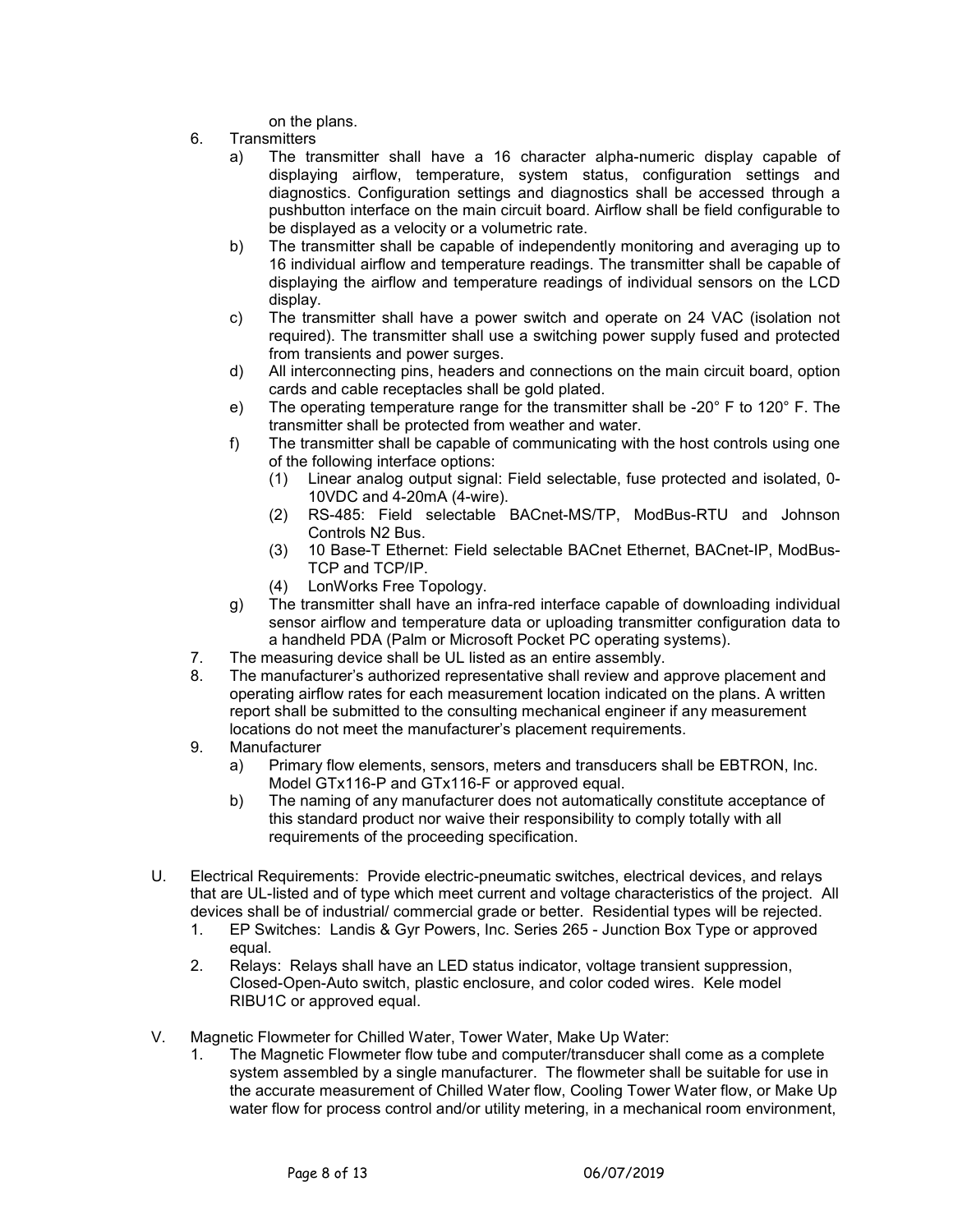with a Johnson Controls EMCS system.

- 2. The flowmeter shall consist of a pulsed DC electromagnetic coil incorporating Faraday's Law utilizing the flowing Water as the conductor. The flowmeter shall provide proper grounding for use in Schedule 40 steel pipe, Schedule 10S stainless steel pipe, or copper pipe as application requires.
- 3. The flowmeter element should be sized to maintain maximum accuracy over the flow range of the application while keeping flow tube velocity below 15 fps at max flow. The flowmeter element shall be the flow tube, spool piece type with a non-conductive lining and no intrusions into the flow path. The flowmeter flow tube shall be suitable for direct mounting to standard ANSI flanges.
- 4. The flowmeter shall have a local LCD display that indicates flow in GPM and/or Total gallons from the totalizer. The flowmeter shall be programmable/configurable via local push buttons. The flowmeter computer/transducer shall be remote mounted. The flow tube shall have a direct mounted junction box for wiring connections.
- 5. The flowmeter shall have the capability to be calibrated insitu to verify proper operation and accuracies.
- 6. The flowmeter shall also meet the following specifications:
	- a) Measures Bi-directional flow.
	- b) Zero-point stability.
	- c) Flow tube can withstand a full vacuum on an intermittent basis.
	- d) Normal obstructions, partially opened valves,  $90^{\circ}$  or  $45^{\circ}$  elbows, and pump discharges shall require no more than 5 pipe diameters upstream and 3 pipe diameters downstream of straight pipe run for specified performance.
	- e) Auto re-start after electrodes have lost wetness.
	- f) Computer/transducers shall be interchangeable to multiple flow tubes without affecting the published accuracies of the meter.
	- g) Computer/transducer internal electronic components, including power supply and output boards, shall be field interchangeable/exchangeable.
	- h) Calibration: NIST Traceable, certificate provided with each meter.
	- i) Electrode Pressure Rating: Equivalent to flow tube flange rating
	- j) Minimum Conductivity:  $5 \text{ mS/cm}$  for fluid to be measured k) Transmitter Ambient Temp.:  $122 \text{ }^{\circ}\text{F}$
	- k) Transmitter Ambient Temp.:
	- I) Flow Tube Process Temp.: 32  $^{\circ}$ F to 140  $^{\circ}$ F for Chilled Water applications
	- m) Flow Tube Process Temp.: 32 <sup>o</sup>F to 140 <sup>o</sup>F for Make Up Water applications
	- n) Flow Tube Process Temp.:  $32^{\circ}$ F to  $311^{\circ}$ F for Hot or Dual Water applications
	- o) Flow Range:  $+/- 0$  to 30 fps
	- p) Accuracy (velocity  $\lt$  /= 1.0 fps):  $+$ /- 0.5% of reading or  $+$ /- 0.005 fps
	- q) Accuracy (velocity  $> 1.0$  fps):  $+/- 0.5%$  of reading
	- r) Analog Output: 4-20 mA, linear to flow in GPM
	- s) Analog Output Accuracy: +/- 0.05% of span
	- t) Repeatability: +/- 0.1%
	- u) Stability: +/- 0.1%
	- v) Ambient Temperature Effect:  $\times$ 1% per 100 °F<br>w) Vibration Effect: 0.1% (remote m
	-
	- x) Low Flow Cutoff: settable to 0.04 fps or lower
	- y) Low Flow Cutoff Analog Output: Analog output shall be 4.0 mA at flows below the low cutoff.
	- z) Humidity Limits: 5-90% RH
	-
	- bb) Power Consumption:
	- cc) Enclosures: NEMA 4
	- dd) Flow Tube working pressure: 150 psi
	-
	-

aa) Power Supply: 115 VAC ee) Flanges: Carbon steel, ANSI Class 150# ff) Electrodes: Corrosion resistant Alloy C

0.1% (remote mounted transducer)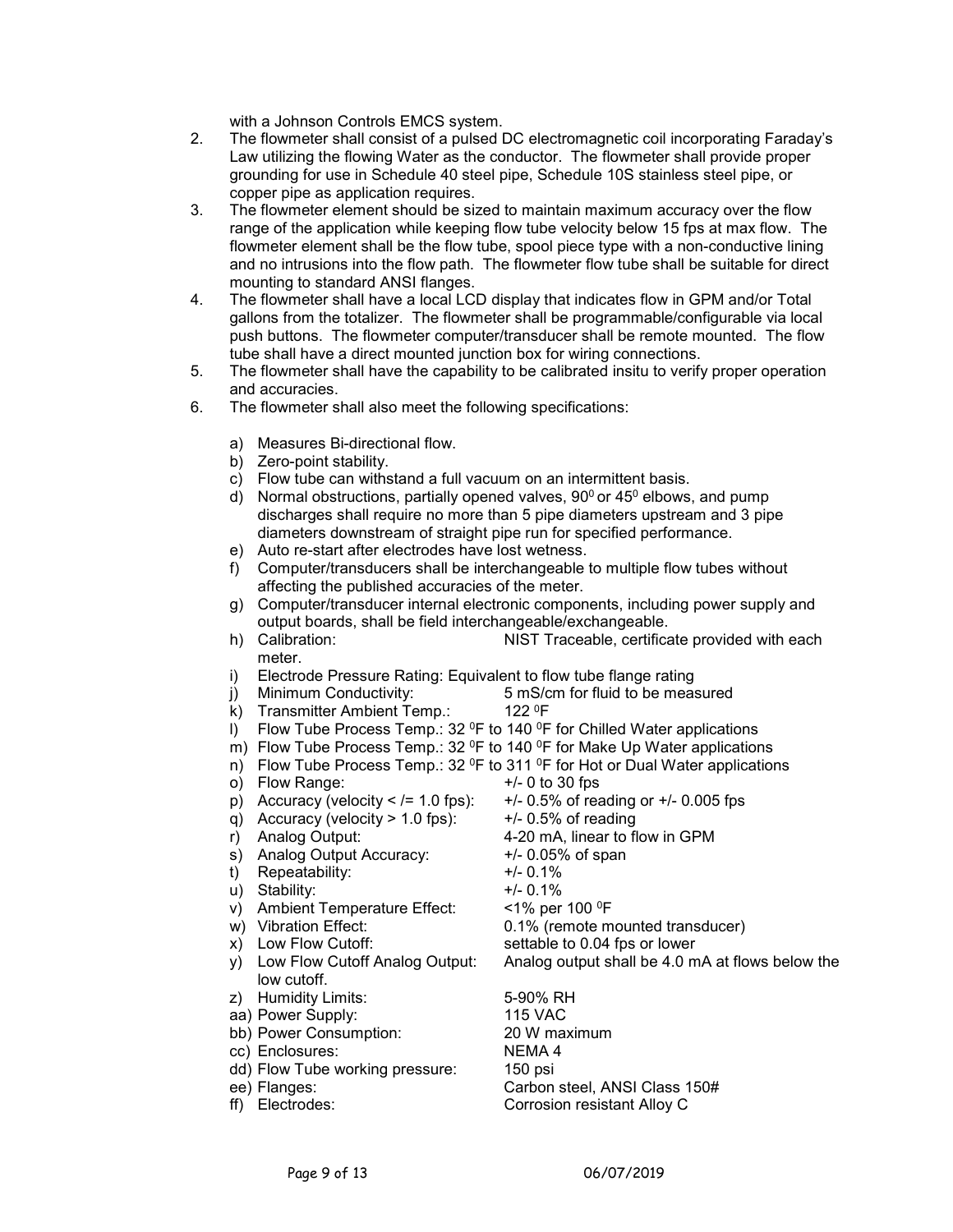- 
- gg) Cable Length: As required per plans, 150 ft minimum
- hh) Cable shall be capable of empty pipe detection.
- ii) All cable shall be provided by the meter manufacturer.
- 7. The flowmeter shall be Foxboro IMT31A with 9500A, 9700A for high temperature, or approved equal.
- 8. Bids/Submittals: All bids and/or submittals must include published specifications, specific model number configurations, and operation & maintenance manuals.
- 9. Warranty: All parts and components as needed for the specified operation and performance shall be covered under warranty for a period of not less than two yearsrs.
- W. Ultrasonic Level Transmitter for Cooling Tower Basin Water: Furnish and install, where indicated on plans, a device for measuring the tower basin water level. The level transmitter shall meet the following specifications:
	- 1. Make: Flowline
	- 2. Model: EchoSpan LU83-51-01
	- 3. Range: 8" to 26.2 feet
	- 4. Accuracy: 0.2% of span in air<br>5. Resolution: 0.039"
	- Resolution:
	- 6. Beam width: 3"<br>7. Dead band: 8"
	- 7. Dead band:<br>8. Display type:
	- 8. Display type: 6 digit LCD<br>9. Display units: 1 Linch.cm. %
	- Display units: Inch, cm, %
	- 10. Memory: Non-volatile<br>11. Supply voltage: 12-28 VDC
	- 11. Supply voltage:
	- 12. Loop resistance: 500 Ohms @ 24 VDC
	- 13. Signal output: 4-20 mA two-wire
	- 14. Signal invert: 4-20 mA or 20-4 mA<br>15. Calibration: Push button
	- 15. Calibration:
	- 16. Fail-safety: Selectable 4 mA, 20 mA, 21 mA, 22 mA, or hold
		- 17. Process temperature: 4 °F to 140 °F
		-
	- 18. Temp. Comp.: Automatic<br>19. Electronics temp.: 40 °F to 160 °F 19. Electronics temp.:<br>20. Pressure:
	- 30 psi @ 25 °C, derated @ 1.667 psi/°C above 25 °C
	- 21. Enclosure rating: NEMA 4X (IP65)
	- 22. Enclosure vent: Water tight membrane
	- 23. Enclosure material: PC/ABS FR<br>24 Trans Material: PVDF
	- 24. Trans. Material:
	- 25. Process mount: 2" NPT
	-
	- 26. Mounting gasket: Viton<br>27. Conduit entrance: Dual, 1/<sub>2</sub>" NPT 27. Conduit entrance:
	- 28. Classification: General purpose
	- 29. CE compliance: EN 61326 EMC
	- 30. Level transmitter shall be Flowline EchoSpan LU83-51-01 or equivalent.

# **PART 3 EXECUTION**

### **3.01 INSTALLATION OF CONTROL SYSTEMS**

- A. General: Install systems and materials in accordance with manufacturer's instructions, roughing-in drawings and details shown on drawings.
- B. Control Air Piping: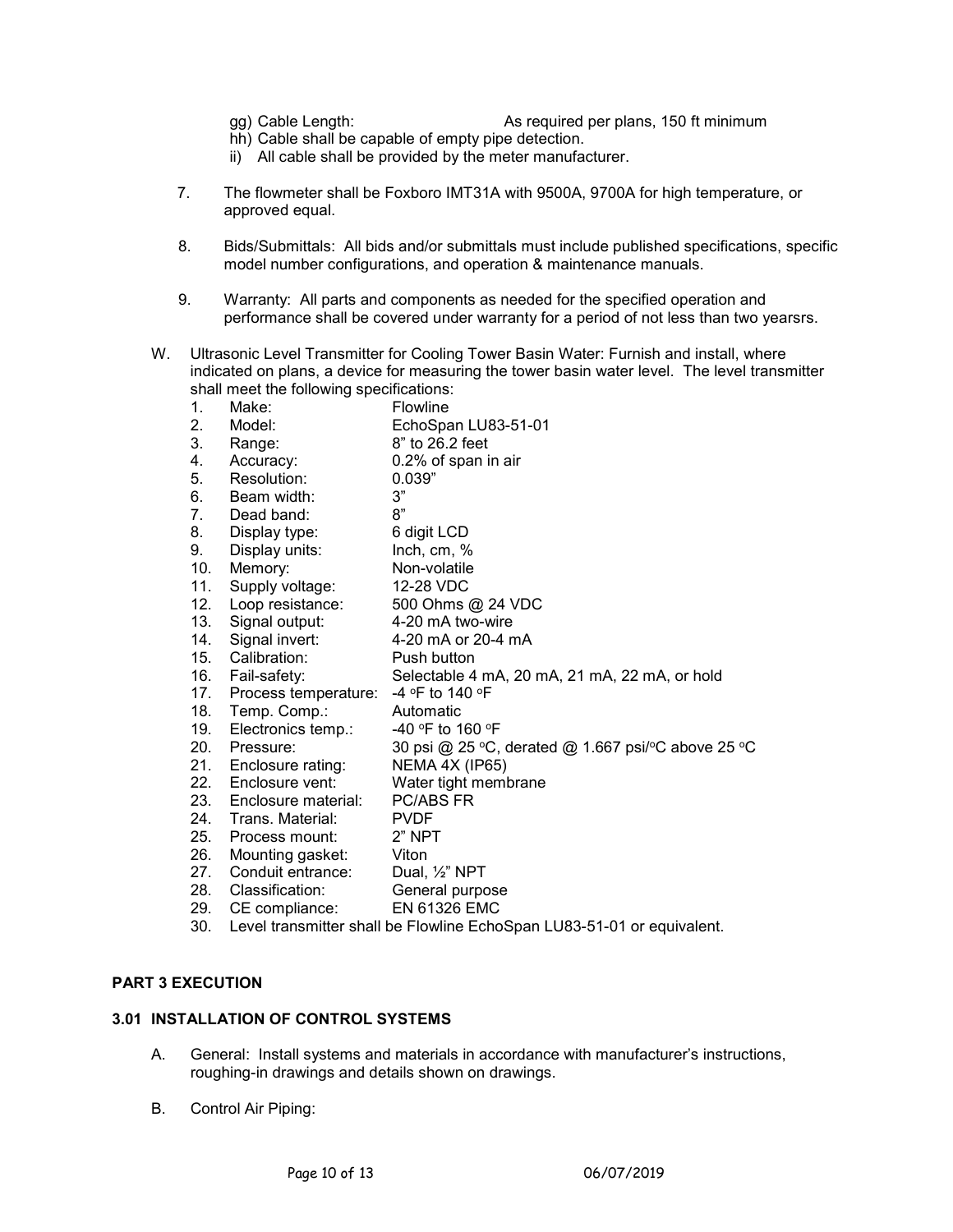- 1. All control air piping shall be copper. Exception: Flexible Tubing may be used for a maximum of two (2) feet at connections to equipment [except for steam control valves] and inside control cabinets.
- 2. Provide copper tubing with a maximum unsupported length of 3'-0".
- 3. Pressure Test control air piping at 30 psi for 24 hours. Test fails if more than 5 PSI loss occurs.
- 4. Fasten flexible connections bridging cabinets and doors, neatly along hinge side, and protect against abrasion. Tie and support tubing neatly.
- 5. Number-code or color-code tubing, except local individual room control tubing, for future identification and servicing of control system.
- 6. All control tubing at control panel shall be tagged and labeled during installation to assist owner in making termination connections at control panel.
- 7. Provide pressure gages on each output device.
- 8. Paint all exposed control tubing to match existing.
- C. Raceway: Raceway is to be installed in accordance with the National Electric Code. Use of flexible metal conduit or liquidtight flexible conduit is limited to 36" to connect from EMT to devices subject to movement. Flexible raceway is not to be used to compensate for misalignment of raceway during installation.
- D. Control Wiring: Install control wiring in raceway, without splices between terminal points, color-coded. Install in a neat workmanlike manner, securely fastened. Install in accordance with National Electrical Code.
	- 1. Install circuits over 25-volt with color-coded No. 12 stranded wire.<br>2. Install electronic circuits and circuits under 25-volts with color-code
	- 2. Install electronic circuits and circuits under 25-volts with color-coded No. 18 stranded twisted shielded pair type conductor.
	- 3. N2 communications bus wire shall be 18 AWG, plenum rated, stranded twisted shielded, 3 conductor, with blue outer casing, descripted as 18-03 OAS STR PLNM NEON BLU JK distributed by Windy City Wire, constructed by Cable-Tek, or approved equivalent.
		- a) Metastat wiring shall be minimum 20 AWG, plenum rated, stranded, 8 conductor stranded wire.
	- 4. FC communications bus wire shall be 22 AWG, plenum rated, stranded twisted shielded, 3 conductor, with blue outer casing, descripted as 22-03 OAS STR PLNM NEON BLU JK distributed by Windy City Wire, constructed by Cable-Tek, or approved equivalent.
		- a) Network sensor wiring (SA Bus) shall be 22 gauge plenum rated stranded twisted wire, 4 conductor.
	- 5. All control wiring at control panel shall be tagged and labeled during installation to assist owner in making termination connections at control panel. Label all control wires per bid documents.
- E. All low voltage electrical wiring shall be run as follows:
	- 1. Route electrical wiring in concealed spaces and mechanical rooms whenever possible.
	- 2. Provide EMT conduit and fittings in mechanical rooms and where indicated on drawings.
	- Low voltage electrical wiring routed above acoustical ceiling is not required to be in conduit, but wire must be plenum rated and properly supported to building structure.
	- 4. Provide surface raceway, fittings and boxes in finished areas where wiring cannot be run in concealed spaces. Route on ceiling or along walls as close to ceiling as possible. Run raceway parallel to walls. Diagonal runs are not permitted. Paint raceway and fittings to match existing conditions. Patch/repair/paint any exposed wall penetrations to match existing conditions.
- F. All devices shall be mounted appropriately for the intended service and location.
	- 1. Adjustable thermostats shall be provided with base and covers in occupied areas and mounted 48" above finished floor to the top of the device. Tubing and/or wiring shall be concealed within the wall up to the ceiling where ever possible. Surface raceway may only be used with approval of Owners Representative. Wall mounted sensors such as CO2, RH, and non-adjustable temperature sensors shall be mounted 54" above finished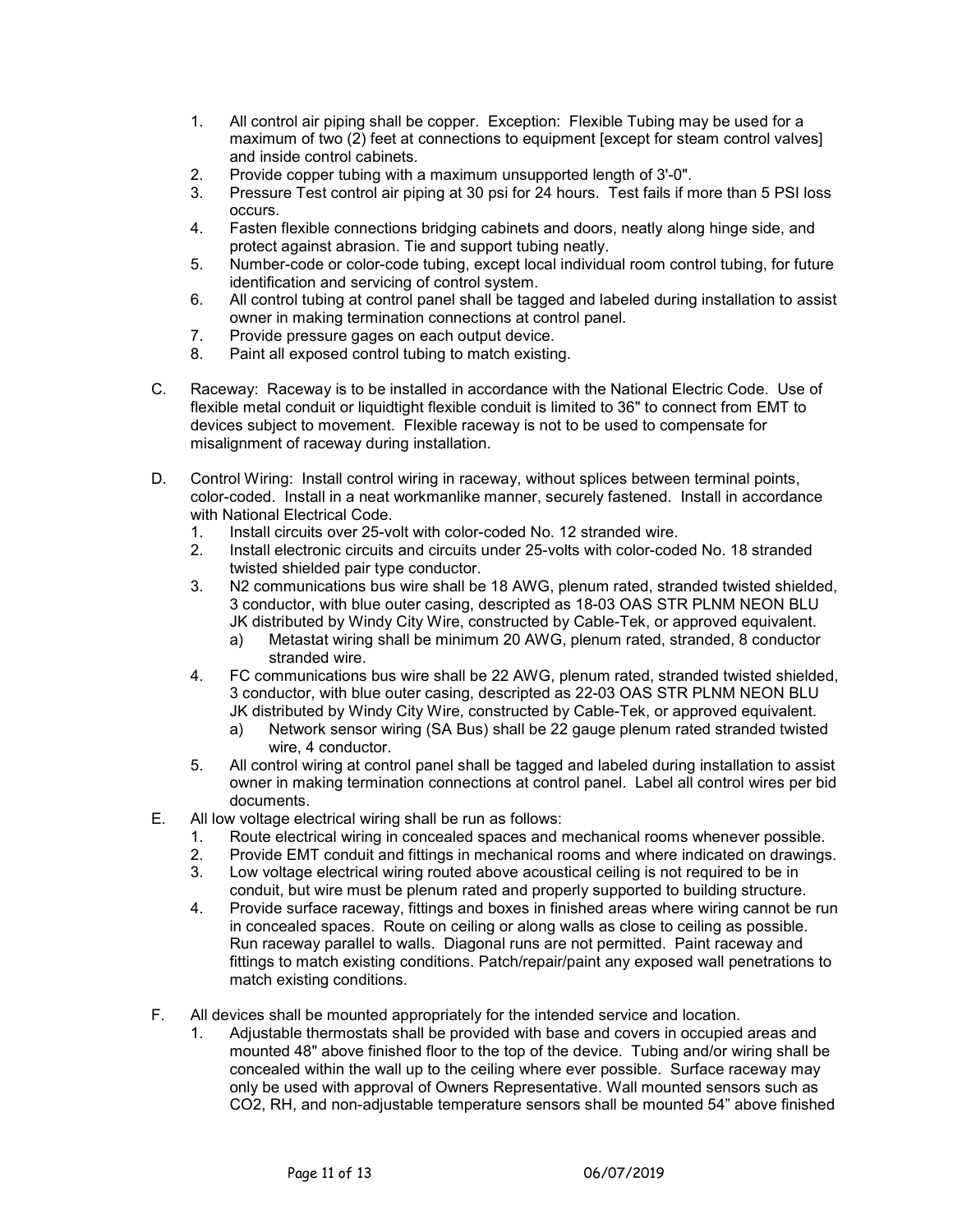floor. Duct mounted sensors shall be provided with mounting brackets to accommodate insulation. Mounting clips for capillary tubes for averaging sensors are required.

- 2. All control devices shall be tagged and labeled for future identification and servicing of control system.
- 3. Preheat and mixed air discharge sensors must be of adequate length and installed with capillary tube horizontally traversing face of coil, covering entire coil every 24 inches bottom to top.
- 4. All field devices must be accessible or access panels must be installed.
- G. Install magnehelic pressure gage across each air handling unit filter bank. If the air handling unit has a prefilter and a final filter, two magnehelic pressure gages are required.

### **3.02 ADJUSTING AND START-UP**

- A. Start-Up: Temporary control of Air Handling Units shall be allowed only if approved by the owner's representative to protect finishes, etc., AHUs may be run using caution with temporary controls installed by contractor early in the startup process. All safeties including a smoke detector for shut down must be operational. Some means of discharge air control shall be utilized and provided by the contractor such as a temporary temperature sensor and controller located and installed by the Contractor.
- B. The start-up, testing, and adjusting of pneumatic and digital control systems will be conducted by owner. Once all items are completed by the Contractor for each system, Contractor shall allow time in the construction schedule for owner to complete commissioning of controls before project substantial completion. This task should be included in the original schedule and updated to include the allotted time necessary to complete it. As a minimum, the following items are required to be completed by the Contractor for Owner to begin controls commissioning.
	- 1. Process Control Network
		- a) The control boards and enclosures need to be installed in the mechanical rooms.
		- b) The fiber optic conduit and box for the process control network needs to be installed. Once in place, Owner needs to be contacted so the length of the owner provided fiber cable can be determined and ordered, if required. Coordinate with Owner to schedule the pull in and termination of the fiber cable. Power should be in place at that time. (Fiber for the process control network is required to allow metering of utilities prior to turn on.)
	- 2. Heating System
		- a) Pumps, heat exchangers, steam pressure reducing station, piping, control valves, steam and/or hot water meter, feeder conduit and wire, VFDs, control panels and control wiring installed in the mechanical room. The house keeping pads must be poured before pump operation. All must be in place in working order (pumps aligned, VFDs set up by vendor, motors checked for rotation, steam regulators set to required pressure, condensate pumps operational, heating system ready to circulate (all piping pressure tested, flushed, and insulated) with differential pressure sensors in place.
	- 3. Cooling System
		- a) Pumps, heat exchangers, piping, control valves, chilled water meter, feeder conduit and wire, VFDs, control panels and control wiring installed in the mechanical room. The house keeping pads must be poured before pump operation. All must be in place in working order (pumps aligned, VFDs set up by vendor, motors checked for rotation, cooling system ready to circulate (all piping pressure tested, flushed, and insulated) with differential pressure sensors in place.
	- 4. VAVs-First Pass
		- a) Power, (FC or N2 bus), and control wire installed before owner can make first commissioning pass. First pass includes installation of VAV controller, termination of power, control and network communication wiring.
	- 5. Air Handlers